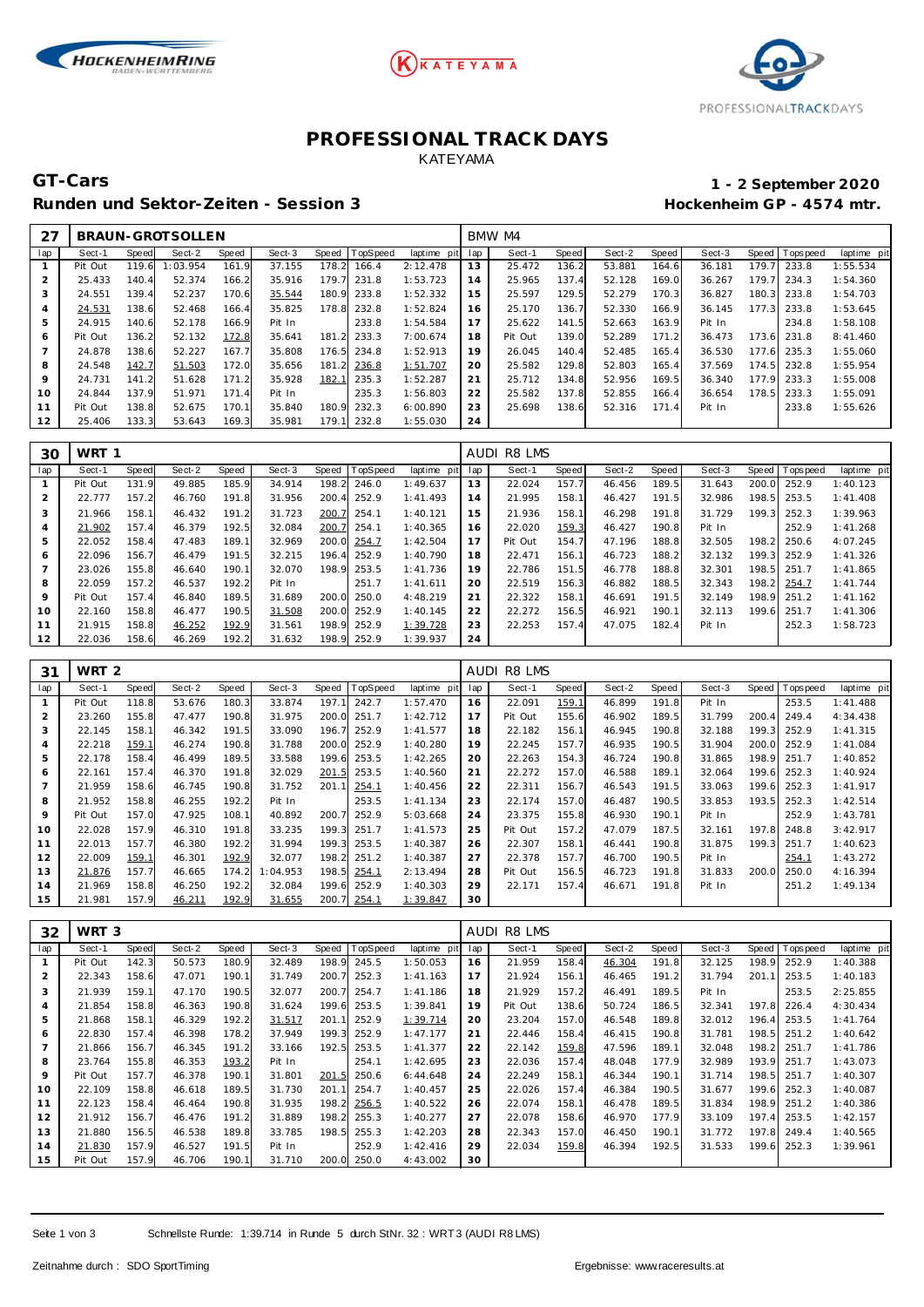





## **PROFESSIONAL TRACK DAYS** KATEYAMA

**GT-Cars 1 - 2 September 2020** Runden und Sektor-Zeiten - Session 3 **Bester auch einer Einer Freiere** Hockenheim GP - 4574 mtr.

| 33  | WRT 4   |       |        |       |        |       |          |             |     | <b>AUDI R8 LMS</b> |       |        |       |        |       |             |             |
|-----|---------|-------|--------|-------|--------|-------|----------|-------------|-----|--------------------|-------|--------|-------|--------|-------|-------------|-------------|
| lap | Sect-1  | Speed | Sect-2 | Speed | Sect-3 | Speed | TopSpeed | laptime pit | lap | Sect-1             | Speed | Sect-2 | Speed | Sect-3 | Speed | T ops pee d | laptime pit |
|     | Pit Out | 132.8 | 53.561 | 184.3 | 36.769 | 196.0 | 224.5    | 1:58.271    | 17  | 22.714             | 157.7 | 46.880 | 190.1 | Pit In |       | 253.5       | 1:43.157    |
| 2   | 22.803  | 158.4 | 46.905 | 187.5 | 32.611 | 197.4 | 254.7    | 1:42.319    | 18  | Pit Out            | 157.2 | 47.328 | 189.8 | 34.870 | 197.4 | 254.7       | 3:07.390    |
| 3   | 22.511  | 158.4 | 46.739 | 189.5 | 32.494 | 197.4 | 254.1    | 1:41.744    | 19  | 22.936             | 157.7 | 47.154 | 190.1 | 32.477 | 199.3 | 251.2       | 1:42.567    |
| 4   | 22.677  | 157.2 | 46.800 | 189.8 | 32.653 | 198.9 | 254.1    | 1:42.130    | 20  | 22.695             | 158.6 | 47.165 | 187.2 | 33.739 | 198.9 | 254.1       | 1:43.599    |
| 5   | 22.581  | 157.4 | 46.536 | 190.8 | 32.595 | 198.9 | 254.7    | 1:41.712    | 21  | 22.624             | 158.8 | 46.736 | 189.5 | 32.344 | 197.8 | 254.1       | 1: 41.704   |
| 6   | 22.489  | 158.4 | 46.604 | 190.8 | 34.931 | 190.5 | 254.7    | 1:44.024    | 22  | 22.775             | 157.0 | 47.962 | 189.8 | 32.679 | 198.5 | 255.9       | 1:43.416    |
|     | 22.862  | 158.8 | 46.728 | 190.5 | Pit In |       | 254.7    | 1:43.705    | 23  | 22.750             | 157.9 | 46.909 | 190.5 | 32.443 | 199.3 | 254.7       | 1:42.102    |
| 8   | Pit Out | 157.7 | 47.025 | 188.8 | 32.683 | 197.8 | 251.2    | 5:26.730    | 24  | 22.604             | 158.1 | 46.938 | 189.5 | 32.544 | 198.5 | 255.3       | 1:42.086    |
| 9   | 22.550  | 157.7 | 46.732 | 188.5 | 32.334 | 198.2 | 253.5    | 1:41.616    | 25  | 22.822             | 159.1 | 46.724 | 191.2 | 32.567 | 198.5 | 252.9       | 1:42.113    |
| 10  | 22.473  | 158.1 | 46.843 | 188.8 | 32.931 | 197.1 | 252.9    | 1:42.247    | 26  | 22.656             | 159.1 | 46.921 | 188.8 | 32.514 | 198.5 | 252.9       | 1:42.091    |
| 11  | 22.597  | 157.4 | 46.831 | 190.5 | 32.244 | 198.5 | 253.5    | 1:41.672    | 27  | 22.553             | 158.8 | 46.995 | 190.5 | 32.402 | 200.0 | 254.1       | 1:41.950    |
| 12  | 22.413  | 157.7 | 46.662 | 191.2 | 32.335 | 197.8 | 254.1    | 1:41.410    | 28  | 22.749             | 159.1 | 46.964 | 189.8 | Pit In |       | 255.3       | 1:44.809    |
| 13  | 22.567  | 158.6 | 46.681 | 189.1 | 32.478 | 198.5 | 254.7    | 1:41.726    | 29  | Pit Out            | 157.4 | 46.989 | 190.5 | 32.585 | 198.5 | 252.3       | 3:36.145    |
| 14  | 22.696  | 158.4 | 46.691 | 190.8 | 32.143 | 198.9 | 254.1    | 1:41.530    | 30  | 22.992             | 159.3 | 47.023 | 191.5 | 32.276 | 200.0 | 253.5       | 1:42.291    |
| 15  | 22.876  | 159.3 | 46.706 | 188.8 | 32.287 | 198.5 | 254.7    | 1:41.869    | 31  | 22.609             | 158.6 | 46.937 | 190.8 | 32.287 | 201.9 | 257.1       | 1:41.833    |
| 16  | 22.392  | 158.6 | 46.588 | 191.2 | 32.374 | 197.4 | 254.1    | 1:41.354    | 32  |                    |       |        |       |        |       |             |             |

|                |         |       | HOMAS-SCHRAML <sup>-</sup> |       |        |       |          |             |     | Porsche Cayman |       |        |       |        |       |          |             |
|----------------|---------|-------|----------------------------|-------|--------|-------|----------|-------------|-----|----------------|-------|--------|-------|--------|-------|----------|-------------|
| lap            | Sect-1  | Speed | Sect-2                     | Speed | Sect-3 | Speed | TopSpeed | laptime pit | lap | Sect-1         | Speed | Sect-2 | Speed | Sect-3 | Speed | Topspeed | laptime pit |
|                | Pit Out | 138.6 | 54.581                     | 159.8 | Pit In |       | 231.8    | 1:58.111    | 11  | 25.663         | 142.5 | 52.013 | 164.6 | Pit In |       | 237.9    | 1:55.882    |
|                | Pit Out | 145.2 | 51.564                     | 169.5 | 35.844 | 182.7 | 240.0    | 3:02.968    | 12  | Pit Out        | 142.7 | 52.822 | 156.7 | 37.520 | 179.4 | 238.4    | 5:02.443    |
| 3              | 24.666  | 143.4 | 50.425                     | 169.0 | 35.227 | 183.1 | 239.5    | 1:50.318    | 13  | 25.440         | 133.2 | 52.878 | 164.9 | 36.808 | 179.1 | 230.3    | 1:55.126    |
| $\overline{4}$ | 24.526  | 143.4 | 51.461                     | 168.2 | 35.567 | 182.7 | 240.0    | 1:51.554    | 14  | 25.626         | 143.2 | 51.557 | 166.2 | 36.777 | 180.3 | 237.4    | 1:53.960    |
| 5              | 24.672  | 143.4 | 51.225                     | 169.3 | Pit In |       | 241.6    | 1:52.711    | 15  | 25.344         | 143.4 | 52.606 | 165.1 | 36.809 | 177.6 | 240.0    | 1:54.759    |
| 6              | Pit Out | 145.0 | 50.655                     | 169.3 | 35.493 | 182.7 | 238.9    | 4:45.810    | 16  | 25.587         | 139.9 | 52.866 | 163.1 | 38.705 | 176.8 | 236.8    | 1:57.158    |
|                | 24.373  | 143.4 | 50.641                     | 166.9 | 35.187 | 183.4 | 240.0    | 1:50.201    | 17  | 25.527         | 139.9 | 51.916 | 165.4 | 37.473 | 179.1 | 236.3    | 1:54.916    |
| 8              | 24.670  | 141.5 | 50.898                     | 167.2 | Pit In |       | 240.5    | 1:52.293    | 18  | 25.516         | 140.6 | 52.954 | 164.6 | 37.378 | 176.5 | 236.3    | 1:55.848    |
| 9              | Pit Out | 133.8 | 53.061                     | 165.1 | 36.786 | 180.0 | 236.8    | 6:19.249    | 19  | 25.693         | 142.1 | 55.190 | 160.7 | Pit In |       | 236.3    | 2:01.087    |
| 10             | 26.243  | 134.2 | 54.623                     | 100.3 | 42.962 | 176.5 | 232.8    | 2:03.828    | 20  |                |       |        |       |        |       |          |             |

| 108 |         |       | UMBRARESCU RAZVAN |       |        |       |          |             |     | Bentley Continental GT |       |        |       |        |       |                 |             |
|-----|---------|-------|-------------------|-------|--------|-------|----------|-------------|-----|------------------------|-------|--------|-------|--------|-------|-----------------|-------------|
| lap | Sect-1  | Speed | Sect-2            | Speed | Sect-3 | Speed | TopSpeed | laptime pit | lap | Sect-1                 | Speed | Sect-2 | Speed | Sect-3 |       | Speed Tops peed | laptime pit |
|     | Pit Out | 157.7 | 48.511            | 188.2 | 33.150 | 196.7 | 251.2    | 1:43.712    | 13  | 22.437                 | 161.0 | 47.068 | 191.8 | 32.759 | 199.6 | 257.1           | 1:42.264    |
|     | 23.112  | 155.6 | 47.690            | 189.1 | 32.615 | 199.3 | 254.1    | 1:43.417    | 14  | 22.789                 | 159.3 | 47.091 | 189.5 | Pit In |       | 256.5           | 1:44.530    |
| 3   | 22.767  | 158.4 | 47.857            | 189.5 | 32.608 | 199.3 | 256.5    | 1:43.232    | 15  | Pit Out                | 157.4 | 47.402 | 187.5 | 32.617 | 197.4 | 252.9           | 9:44.979    |
| 4   | 22.756  | 160.5 | 47.465            | 190.1 | 32.783 | 197.8 | 255.9    | 1:43.004    | 16  | 22.704                 | 159.1 | 47.030 | 191.2 | 32.393 | 199.3 | 254.7           | 1:42.127    |
| 5   | 22.829  | 158.4 | 48.183            | 184.3 | 32.674 | 198.2 | 255.3    | 1:43.686    | 17  | 22.654                 | 158.6 | 46.969 | 190.8 | Pit In |       | 255.9           | 1:46.462    |
| 6   | 22.687  | 158.1 | 47.239            | 184.3 | 32.532 | 198.9 | 254.1    | 1:42.458    | 18  | Pit Out                | 153.0 | 47.478 | 178.5 | 36.177 | 198.2 | 251.7           | 3:32.419    |
|     | 22.843  | 158.6 | 46.949            | 190.8 | 32.372 | 199.3 | 254.7    | 1:42.164    | 19  | 22.158                 | 159.8 | 46.762 | 190.8 | 32.260 | 199.6 | 254.7           | 1:41.180    |
| 8   | 22.760  | 157.2 | 46.960            | 189.1 | Pit In |       | 255.3    | 1:44.238    | 20  | 22.493                 | 161.2 | 46.719 | 191.5 | 32.140 | 198.9 | 257.8           | 1:41.352    |
| 9   | Pit Out | 152.3 | 47.604            | 188.2 | 32.515 | 198.5 | 251.7    | 9:08.836    | 21  | 22.426                 | 160.0 | 47.435 | 166.2 | 33.793 | 199.6 | 255.9           | 1:43.654    |
| 10  | 22.767  | 157.7 | 47.291            | 189.5 | 32.537 | 198.9 | 255.9    | 1:42.595    | 22  | 22.258                 | 162.7 | 46.704 | 193.2 | 32.722 | 199.3 | 255.9           | 1:41.684    |
| 11  | 22.593  | 160.7 | 47.081            | 189.1 | 32.575 | 198.5 | 255.9    | 1:42.249    | 23  | 22.367                 | 159.3 | 46.755 | 191.2 | 32.424 | 198.9 | 255.9           | 1:41.546    |
| 12  | 22.498  | 160.0 | 46.978            | 190.8 | 32.493 | 198.2 | 257.1    | 1:41.969    | 24  | 22.218                 | 161.4 | 46.735 | 192.5 | 32.049 | 201.1 | 255.9           | 1:41.002    |

| 560            |         |       | <b>HEEREN-VERDONCK</b> |       |        |       |             |                 |    | Porsche Cayman |       |          |       |        |       |                |             |
|----------------|---------|-------|------------------------|-------|--------|-------|-------------|-----------------|----|----------------|-------|----------|-------|--------|-------|----------------|-------------|
| lap            | Sect-1  | Speed | Sect-2                 | Speed | Sect-3 | Speed | TopSpeed    | laptime pit lap |    | Sect-1         | Speed | Sect-2   | Speed | Sect-3 |       | Speed Topspeed | laptime pit |
|                | Pit Out | 104.2 | 1:03.009               | 145.0 | 40.243 | 158.8 | 187.2       | 2:14.851        | 14 | 30.213         | 121.1 | 59.345   | 150.6 | 42.558 | 157.4 | 209.7          | 2:12.116    |
|                | 27.306  | 125.3 | 56.241                 | 156.3 | 38.676 | 161.9 | 210.9       | 2:02.223        | 15 | 28.548         | 124.4 | 59.855   | 135.3 | 44.020 | 154.5 | 209.3          | 2:12.423    |
| 3              | 27.087  | 125.0 | 56.067                 | 157.4 | 38.013 | 162.7 | 211.8       | 2:01.167        | 16 | 28.604         | 121.8 | 59.063   | 148.8 | 44.069 | 149.4 | 206.9          | 2:11.736    |
| $\overline{4}$ | 26.960  | 125.6 | 56.986                 | 156.5 | Pit In |       | 211.8       | 2:04.327        | 17 | 28.948         | 121.2 | 59.361   | 144.6 | 42.821 | 155.6 | 209.7          | 2:11.130    |
| 5              | Pit Out | 120.9 | 1:00.664               | 147.9 | 43.092 | 152.8 | 205.3       | 5:12.703        | 18 | 28.081         | 124.3 | 58.975   | 148.1 | 43.317 | 153.8 | 208.1          | 2:10.373    |
| 6              | 29.847  | 111.6 | 1:00.450               | 151.5 | 44.401 | 146.7 | 205.3       | 2:14.698        | 19 | 28.212         | 124.0 | 58.951   | 148.8 | 42.297 | 155.8 | 208.5          | 2:09.460    |
|                | 29.742  | 121.3 | 59.060                 | 151.3 | 43.586 |       | 153.2 207.7 | 2:12.388        | 20 | 32.123         | 123.4 | 1:00.263 | 147.1 | 41.936 | 157.0 | 206.5          | 2:14.322    |
| 8              | 28.844  |       | 122.3 1:00.731         | 151.5 | 41.645 |       | 157.9 208.1 | 2:11.220        | 21 | 28.774         | 124.4 | 58.986   | 149.8 | 41.110 | 157.2 | 208.5          | 2:08.870    |
| 9              | 27.772  | 124.4 | 1:03.950               | 146.5 | 44.582 | 155.8 | 209.3       | 2:16.304        | 22 | 29.149         | 119.1 | 59.768   | 148.4 | 42.898 | 156.7 | 205.3          | 2:11.815    |
| 10             | 28.574  | 120.1 | 59.344                 | 152.5 | 42.444 |       | 154.3 207.7 | 2:10.362        | 23 | 28.745         | 123.1 | 1:01.157 | 146.5 | 43.364 | 156.5 | 209.7          | 2:13.266    |
| 11             | 28.299  |       | 123.4 1:09.076         | 67.8  | 47.806 |       | 129.0 209.7 | 2:25.181        | 24 | 28.545         | 122.6 | 58.706   | 151.5 | 41.250 | 158.4 | 208.5          | 2:08.501    |
| 12             | 34.467  |       | 92.9 1:15.504          | 121.1 | 54.789 | 122.3 | 134.8       | 2:44.760        | 25 | 28.784         | 118.0 | 58.619   | 150.2 | 42.835 | 157.2 | 208.1          | 2:10.238    |
| 13             | 32.024  | 110.8 | 1:05.365               | 128.9 | 46.770 | 141.9 | 178.8       | 2:24.159        | 26 |                |       |          |       |        |       |                |             |

|     | 909 DUWO |       |                      |       |        |  |                                                                                   | Porsche 911 II |       |              |                             |  |             |
|-----|----------|-------|----------------------|-------|--------|--|-----------------------------------------------------------------------------------|----------------|-------|--------------|-----------------------------|--|-------------|
| lap | Sect-1   | Speed | Sect-2               | Speed |        |  | Sect-3 Speed TopSpeed laptime pit lap                                             | Sect-1         | Speed | Sect-2 Speed | Sect-3 Speed Topspeed       |  | laptime pit |
|     | Pit Out  |       | 106.7 1:02.577 156.1 |       | 36.699 |  | 189.8 152.5 2:15.385   13   24.447 154.5 52.449 166.4 39.168 191.5 256.5 1:56.064 |                |       |              |                             |  |             |
|     |          |       | 24.803 151.9 50.508  |       |        |  | 180.0 34.698 193.2 249.4 1:50.009 14 24.511 148.8 49.491 183.4                    |                |       |              | 32.326 190.8 255.3 1:46.328 |  |             |